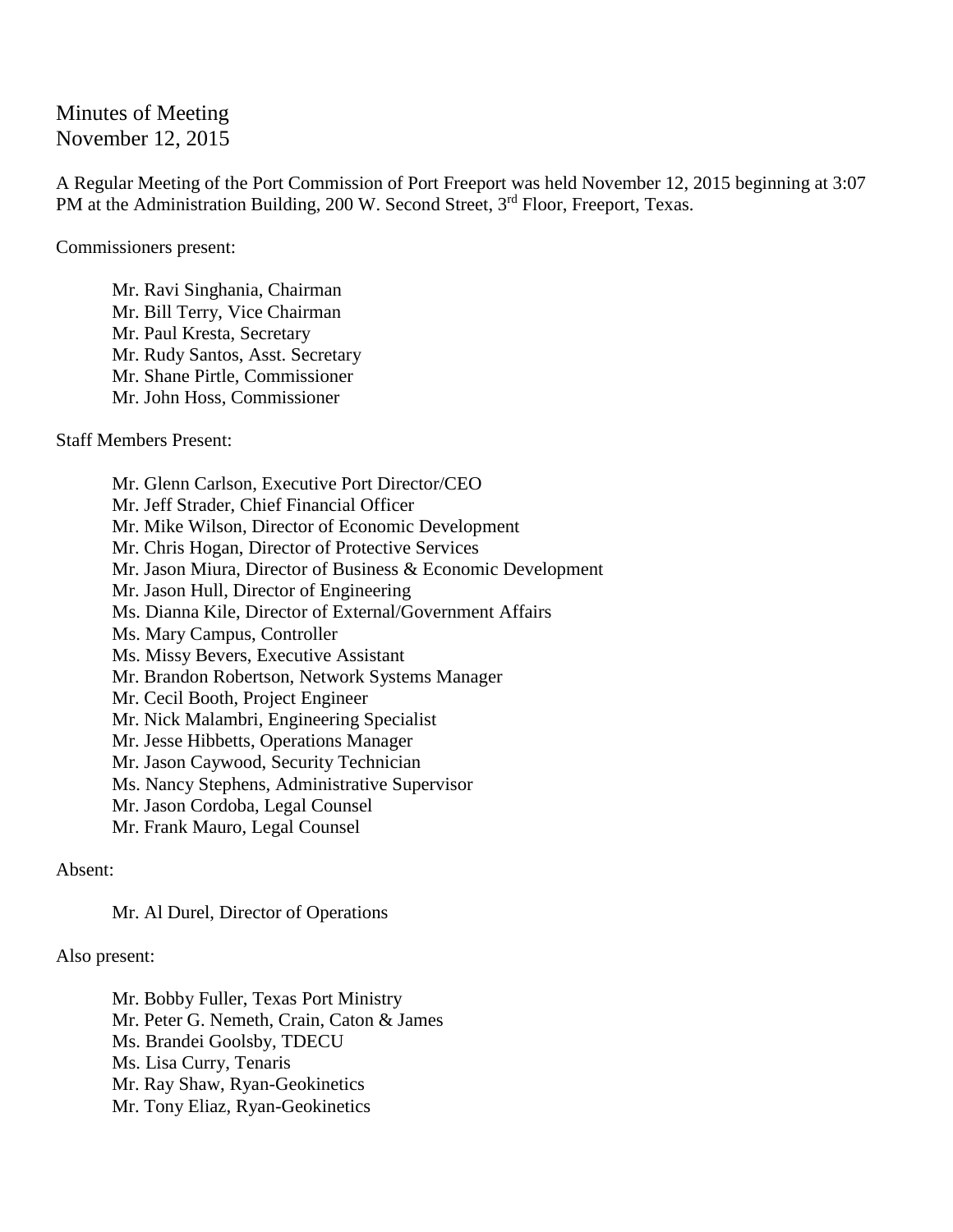Ms. Katie Blair, Shrader Eng. Ms. Erinn Callahan, The Facts

- 1. CONVENE OPEN SESSION in accordance with Texas Government Code Section 551.001, et. seq., to review and consider the following:
- 2. Pledge of Allegiance: U.S. Flag & Texas Flag
- 3. Invocation Mr. Bobby Fuller, Texas Port Ministry
- 4. Roll Call.

All members of the Board were present.

5. Approval of minutes from the Regular Meeting held October 22, 2015.

A motion was made by Commissioner Kresta to approve the minutes as presented. The motion was seconded by Commissioner Hoss with all Commissioners present voting in favor of the motion.

6. Approval of disbursements for the period October 1-31, 2015:

PORT FREEPORT OPERATING ACCOUNT EXPENDITURES

|       |                                   |                                                  |          | Purchase |
|-------|-----------------------------------|--------------------------------------------------|----------|----------|
| Check |                                   |                                                  |          | Order    |
| No.   | To                                | For                                              | Amount   | Number   |
| 74873 | <b>LEANN STRAHAN</b>              | <b>COMMUNITY EVENTS</b>                          | 200.00   | N/A      |
| 74874 | <b>MISTER SHINE</b>               | <b>AUTOMOBILE EXPENSE</b>                        | 1,800.00 | 10997    |
| 74875 | <b>TIME MANAGEMENT</b>            | <b>LEASE EXPENSE</b>                             | 1,400.00 | N/A      |
| 74876 | <b>EM-PRINT COMPANY</b>           | <b>OFFICE SUPPLIES</b>                           | 560.00   | N/A      |
| 74877 | <b>TEI STAFFING</b>               | <b>CONTRACT LABOR EXPENSE</b>                    | 777.48   | N/A      |
| 74878 | <b>OFFICE UNIVERSE</b>            | <b>OFFICE SUPPLIES</b>                           | 13.06    | N/A      |
| 74879 | <b>WILLIAMS DIESEL</b>            | M&R-TERMINAL OPERATIONS                          | 14.01    | N/A      |
|       |                                   | <b>EQUIPMENT</b>                                 |          |          |
| 74880 | SPECIALTIES COMPANY               | M&R-CRANE                                        | 194.61   | N/A      |
| 74881 | <b>GULFTEX VENDING</b>            | <b>OFFICE SUPPLIES</b>                           | 25.90    | N/A      |
| 74882 | <b>FEDEX</b>                      | <b>POSTAGE &amp; FREIGHT</b>                     | 25.99    | N/A      |
| 74883 | <b>MARY CAMPUS</b>                | <b>AUTOMOBILE EXPENSE</b>                        | 52.90    | N/A      |
| 74884 | AL DUREL                          | FLEXIBLE SPENDING EMPLOYEE                       | 1,084.71 | N/A      |
|       |                                   | REIMBURSEMENT; SALES/PROMOTION                   |          |          |
|       |                                   | TRAVEL; AUTOMOBILE EXPENSE                       |          |          |
| 74885 | DONNIE JOE EVANS                  | <b>TELEPHONE</b>                                 | 25.00    | N/A      |
| 74886 | DAVID LOPEZ                       | <b>TELEPHONE</b>                                 | 15.00    | N/A      |
| 74887 | <b>CONSTANTINO MARTINEZ</b>       | <b>TELEPHONE</b>                                 | 15.00    | N/A      |
| 74888 | <b>NANCY STEPHENS</b>             | TECHNICAL TRAINING; AUTOMOBILE                   | 1,043.23 | N/A      |
|       |                                   | <b>EXPENSE- FTZ; TELEPHONE</b>                   |          |          |
| 74889 | <b>GULF COAST PAPER COMPANY</b>   | M&R-BUILDINGS BERTH 7                            | 55.76    | N/A      |
| 74890 | PC CARE                           | <b>CONTRACT SERVICES</b>                         | 339.90   | N/A      |
| 74891 | <b>WASTE MANAGEMENT</b>           | <b>CONTRACT SERVICES</b>                         | 369.64   | N/A      |
| 74892 | <b>G&amp;K SERVICES</b>           | <b>MAINT &amp; OPERATIONS SUPPLIES: M&amp;R-</b> | 232.91   | 10696    |
|       |                                   | 2ND ST. ADMINISTRATION BUILDING                  |          |          |
| 74893 | <b>SUPERIOR CLEANING SERVICES</b> | M&R-T.S. 3; M&R-DOCKS BERTH 7-VT;                | 3,297.00 | 10779    |
|       |                                   | M&R- T.S. 1; M&R- T.S. 2; M&R- 2ND ST.           |          |          |
|       |                                   | ADMINISTRATION BUILDING; M&R-                    |          |          |
|       |                                   | OPERATIONS BUILDING; M&R- SECURITY               |          |          |
|       |                                   | <b>BUILDING</b>                                  |          |          |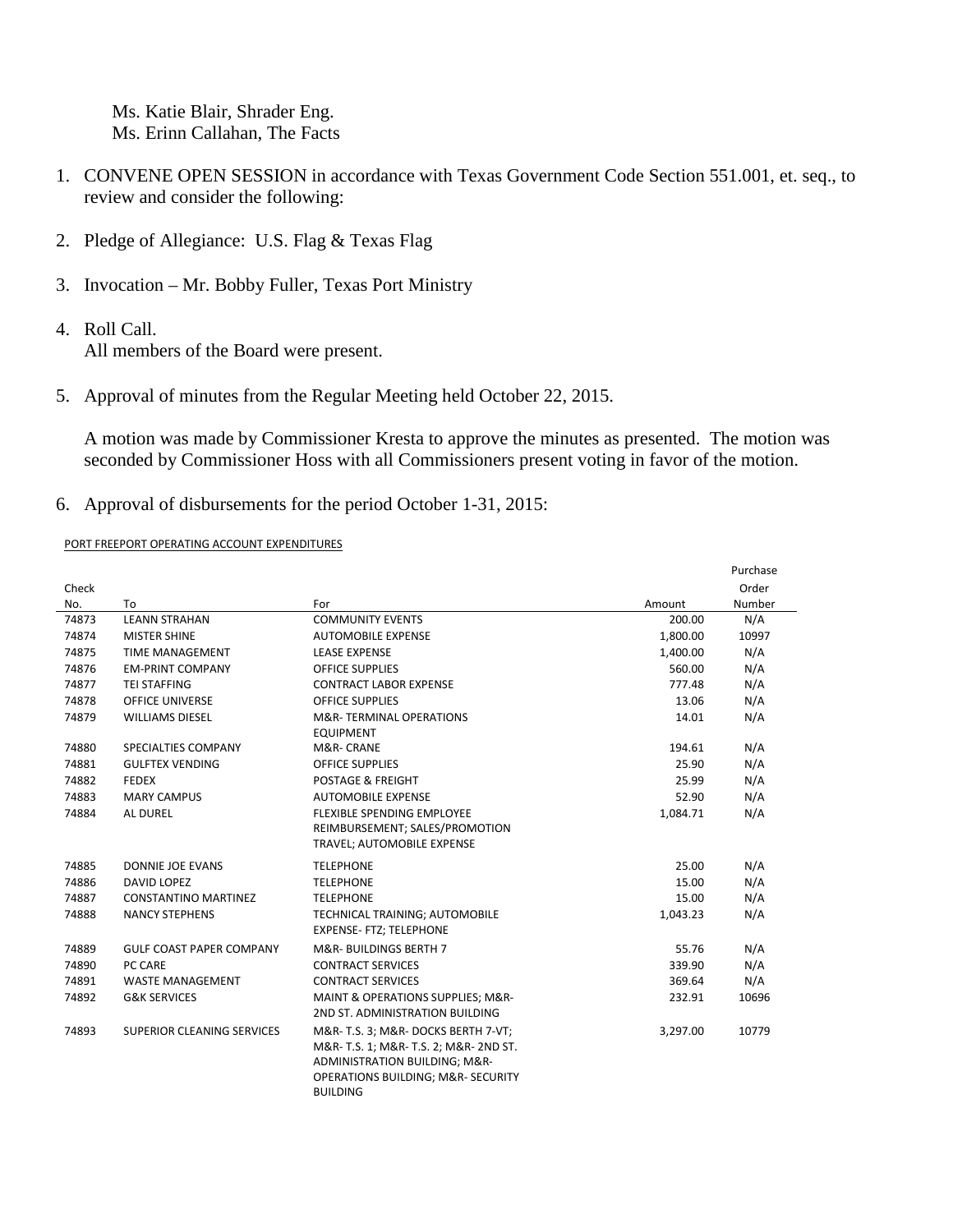| 74894 | <b>CULLIGAN WATER SYSTEMS</b>                      | M&R-2ND ST. ADMINISTRATION<br>BUILDING; M&R- OPERATIONS BUILDING;<br>M&R-BUILDINGS BERTH 7; M&R-T.S. 1                            | 749.15    | 10923 |
|-------|----------------------------------------------------|-----------------------------------------------------------------------------------------------------------------------------------|-----------|-------|
| 74895 | <b>MATHESON TRIGAS</b>                             | <b>MAINT &amp; OPERATIONS SUPPLIES</b>                                                                                            | 166.34    | N/A   |
| 74896 | <b>DELL MARKETING</b>                              | <b>COMPUTER EQUIPMENT</b>                                                                                                         | 6,236.00  | 11018 |
| 74897 | <b>BRIGGS EQUIPMENT</b>                            | M&R-TERMINAL OPERATIONS<br><b>EQUIPMENT</b>                                                                                       | 887.53    | N/A   |
| 74898 | ANGLETON CHAMBER OF<br><b>COMMERCE</b>             | <b>COMMUNITY EVENTS</b>                                                                                                           | 870.00    | N/A   |
| 74899 | <b>BOBBY FORD</b>                                  | M&R-VEHICLES                                                                                                                      | 1,790.86  | 10996 |
| 74900 | <b>BRAZOSPORT PLUMBING &amp;</b><br><b>HEATING</b> | M&R- SECURITY BUILDING                                                                                                            | 558.14    | N/A   |
| 74901 | NORTHERN TOOL & EQUIPMENT                          | M&R-TERMINAL OPERATIONS<br><b>EQUIPMENT</b>                                                                                       | 849.99    | N/A   |
| 74902 | <b>BRAZOSPORT COLLEGE</b>                          | <b>TECHNICAL TRAINING</b>                                                                                                         | 185.00    | N/A   |
| 74903 | AT&T                                               | <b>TELEPHONE</b>                                                                                                                  | 846.61    | N/A   |
| 74904 | IFM EFECTOR, INC.                                  | M&R- BERTH 7 CRANE                                                                                                                | 897.00    | 10971 |
| 74905 | <b>MARVIN HOOSER</b>                               | <b>TELEPHONE</b>                                                                                                                  | 15.00     | N/A   |
| 74906 | AT&T                                               | <b>TELEPHONE</b>                                                                                                                  | 3,276.62  | N/A   |
| 74907 | <b>RANDY APARICIO</b>                              | <b>TELEPHONE</b>                                                                                                                  | 15.00     | N/A   |
| 74908 | <b>VERIZON WIRELESS</b>                            | <b>TELEPHONE</b>                                                                                                                  | 151.98    | N/A   |
| 74909 | <b>EAGLE TRAFFIC SIGNS &amp; SAFETY</b>            | M&R- GATE 4; M&R- ROADS- PETE<br>SCHAFF; M&R- ROADS- PORT ROAD;<br>M&R-ROADS-TURNING BASIN ROAD;<br>M&R-TERMINAL FACILITIES-OTHER | 280.50    | N/A   |
| 74910 | DETAIL PRODUCTS                                    | PROMOTIONAL ITEMS- COMMERCIAL;<br>PROMOTIONAL ITEMS- COMMUNITY                                                                    | 781.84    | N/A   |
| 74911 | <b>FEDEX FREIGHT</b>                               | <b>FURNITURE &amp; EQUIPMENT PURCHASE</b><br>$<$ \$5,000.00                                                                       | 936.12    | N/A   |
| 74912 | HUNTER HEAVY EQUIPMENT                             | M&R-TERMINAL FACILITIES-OTHER                                                                                                     | 4,212.25  | 11013 |
| 74913 | ON HOLD MARKETING WORKS                            | <b>LEASE EXPENSE</b>                                                                                                              | 39.00     | N/A   |
| 74914 | <b>JASON HULL</b>                                  | <b>GOVERNMENTAL RELATIONS;</b><br><b>TELEPHONE</b>                                                                                | 197.70    | N/A   |
| 74915 | <b>OFFICEMAX</b>                                   | <b>OFFICE SUPPLIES</b>                                                                                                            | 208.08    | N/A   |
| 74916 | PBK, INC.                                          | CIP- T.S. 2 DEMOLITION PROJECT; CIP-<br>EOC- CUSTOMS & BORDER PROTECTION                                                          | 9,810.00  | 10909 |
| 74917 | CRAIN, CATON & JAMES                               | <b>LEGAL FEES</b>                                                                                                                 | 3,600.00  | N/A   |
| 74918 | <b>BLANK ROME LLP</b>                              | <b>LEGAL FEES</b>                                                                                                                 | 5,992.50  | N/A   |
| 74919 | <b>RELIANT</b>                                     | <b>ELECTRICITY</b>                                                                                                                | 65,387.10 | N/A   |
| 74920 | <b>MAURO &amp; CORDOBA</b>                         | <b>LEGAL FEES</b>                                                                                                                 | 237.00    | N/A   |
| 74921 | <b>MAURO &amp; CORDOBA</b>                         | <b>LEGAL FEES</b>                                                                                                                 | 741.00    | N/A   |
| 74922 | <b>MAURO &amp; CORDOBA</b>                         | <b>LEGAL FEES</b>                                                                                                                 | 6,669.86  | N/A   |
| 74923 | <b>MAURO &amp; CORDOBA</b>                         | <b>LEGAL FEES</b>                                                                                                                 | 585.00    | N/A   |
| 74924 | <b>MAURO &amp; CORDOBA</b>                         | <b>LEGAL FEES</b>                                                                                                                 | 310.50    | N/A   |
| 74925 | <b>MAURO &amp; CORDOBA</b>                         | LEGAL FEES                                                                                                                        | 721.50    | N/A   |
| 74926 | <b>MAURO &amp; CORDOBA</b>                         | LEGAL FEES                                                                                                                        | 2,347.97  | N/A   |
| 74927 | <b>MAURO &amp; CORDOBA</b>                         | <b>LEGAL FEES</b>                                                                                                                 | 225.00    | N/A   |
| 74928 | <b>GLENN CARLSON</b>                               | SALES/ PROMOTION TRAVEL;<br><b>GOVERNMENTAL RELATIONS;</b><br><b>TELEPHONE</b>                                                    | 206.43    | N/A   |
| 74929 | PROTECTION 1 SOLUTIONS                             | <b>BADGE SUPPLIES</b>                                                                                                             | 854.00    | N/A   |
| 74930 | <b>JEFF STRADER</b>                                | INS. CLAIMS-VISION- EMPLOYEE; INS.<br>CLAIMS- VISION- DEPENDENT                                                                   | 550.00    | N/A   |
| 74931 | <b>BRUNO PUBLIC AFFAIRS</b>                        | <b>CONSULTANT FEES- OTHER</b>                                                                                                     | 3,125.00  | 10824 |
| 74932 | <b>CENTERPOINT ENERGY</b>                          | <b>WATER &amp; GAS</b>                                                                                                            | 20.55     | N/A   |
| 74933 | <b>COMCAST</b>                                     | <b>CONTRACT SERVICES</b>                                                                                                          | 2,602.99  | N/A   |
| 74934 | <b>QUALITY TURF FARMS</b>                          | M&R- MSC LEASE FACILITIES; M&R-<br><b>OTHER</b>                                                                                   | 6,524.61  | 11029 |
| 74935 | <b>METRO FIRE APPARATUS</b><br><b>SPECIALTIES</b>  | <b>VEHICLES</b>                                                                                                                   | 1,495.00  | N/A   |
| 74936 | <b>SUNSTATES SECURITY</b>                          | SECURITY SERVICE FEES                                                                                                             | 49,036.59 | N/A   |
| 74937 | ABB INC., MARINE & PORTS                           | M&R- BERTH 7 CRANE                                                                                                                | 3,558.00  | N/A   |
| 74938 | <b>AUDRY FULLER</b>                                | <b>TELEPHONE</b>                                                                                                                  | 15.00     | N/A   |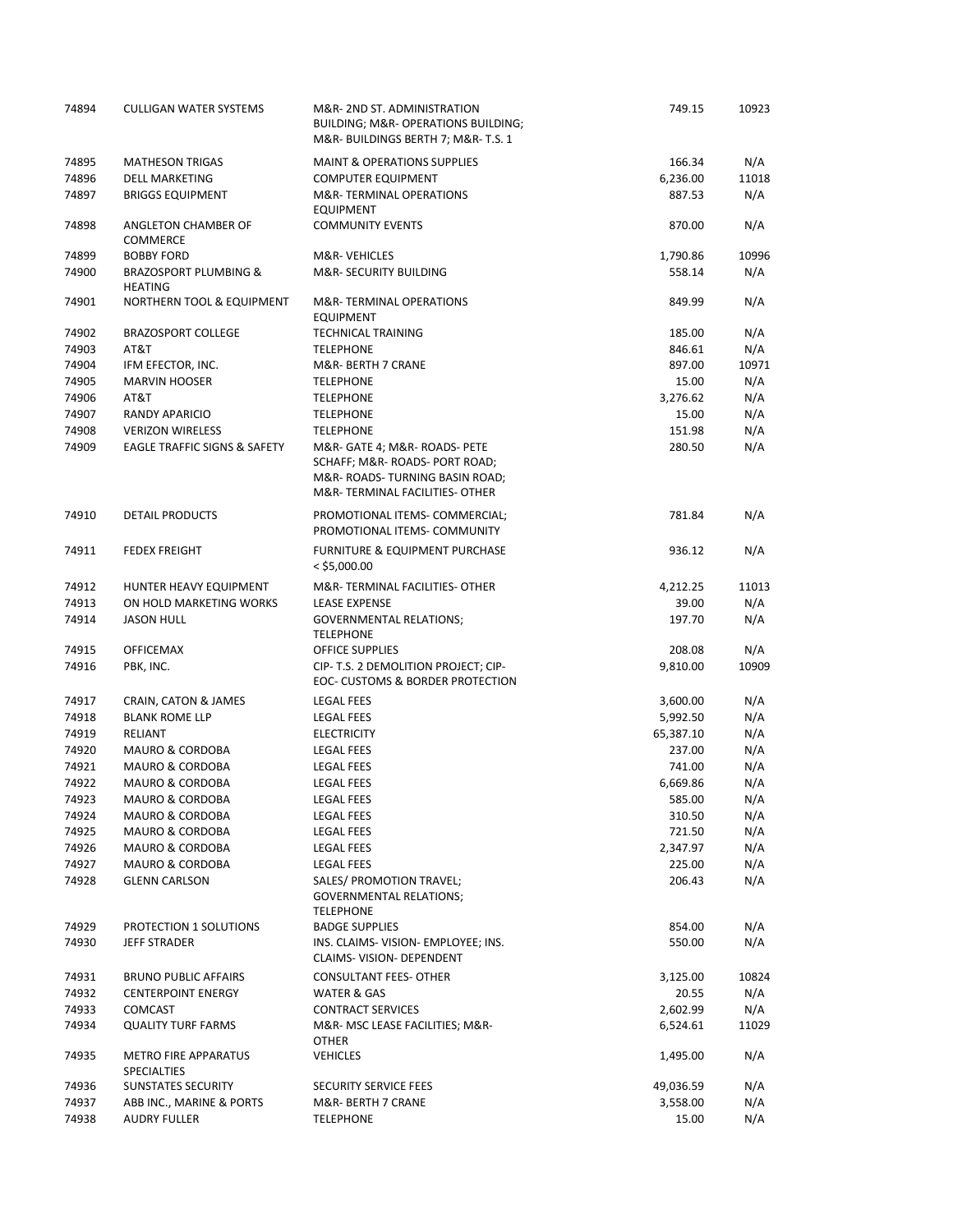| 74939 | DONALD MULLETT                                     | <b>TELEPHONE</b>                                                              | 25.00       | N/A   |
|-------|----------------------------------------------------|-------------------------------------------------------------------------------|-------------|-------|
| 74940 | BAY AREA FIRE & SAFETY                             | M&R-T.S. SPRINKLER SYSTEM                                                     | 13,646.40   | 11021 |
| 74941 | <b>CRAWFORD ELECTRIC SUPPLY</b>                    | M&R-DOCKS BERTH 7- VT                                                         | 343.21      | N/A   |
| 74942 | <b>WAYPOINT BUSINESS SOLUTIONS</b>                 | <b>COMPUTER EQUIPMENT</b>                                                     | 144,120.66  | 11019 |
| 74943 | APPLIED INDUSTRIAL<br><b>TECHNOLOGIES</b>          | M&R- BERTH 7 CRANE                                                            | 629.17      | N/A   |
| 74944 | SULLIVAN WIRE ROPE & RIGGING                       | M&R-BERTH 7 CRANE                                                             | 9,845.30    | 11014 |
| 74945 | <b>HAIL POPPERS</b>                                | M&R-VEHICLES                                                                  | 3,850.00    | 11025 |
| 74946 | <b>JASON MIURA</b>                                 | <b>AUTOMOBILE EXPENSE</b>                                                     | 570.19      | N/A   |
| 74947 | HARRINGTON GROUP INT. LLC                          | <b>CONTRACT SERVICES</b>                                                      | 20,662.00   | 11033 |
| 74948 | MCFARLAND PLLC                                     | <b>LEGAL FEES</b>                                                             | 2,512.08    | 10981 |
| 74949 | <b>HEARTFELT PHOTOGRAPHY</b>                       | <b>OFFICE SUPPLIES</b>                                                        | 625.00      | N/A   |
| 74950 | <b>INTEGRITY CUSTOMS BROKERAGE</b>                 | M&R- BERTH 7 CRANE                                                            | 837.63      | N/A   |
| 74951 | <b>WILLIAMS DIESEL</b>                             | M&R-TERMINAL OPERATIONS<br><b>EQUIPMENT</b>                                   | 189.36      | N/A   |
| 74952 | <b>PATRICK'S ENTERPRISES</b>                       | M&R- SECURITY BUILDING                                                        | 14.00       | N/A   |
| 74953 | <b>G&amp;K SERVICES</b>                            | M&R- SECURITY BUILDING                                                        | 98.40       | 10696 |
| 74954 | <b>STEWART &amp; STEVENSON</b><br><b>SERVICES</b>  | M&R-TERMINAL OPERATIONS<br><b>EQUIPMENT</b>                                   | 1,937.93    | N/A   |
| 74955 | <b>CULLIGAN WATER SYSTEMS</b>                      | M&R- OPERATIONS BUILDING                                                      | 126.00      | 10923 |
| 74956 | SORRELL CONSTRUCTION                               | CIP- ROADS- TURNING BASIN ROAD                                                | 22,611.57   | 10860 |
| 74957 | <b>DELL MARKETING</b>                              | <b>COMPUTER EQUIPMENT</b>                                                     | 11,997.00   | 11018 |
| 74958 | <b>BRAZOSPORT TIRE</b>                             | M&R-VEHICLES M&R-TERMINAL<br><b>OPERATIONS EQUIPMENT</b>                      | 1,231.19    | N/A   |
| 74959 | <b>VOID</b>                                        | <b>VOID</b>                                                                   | <b>VOID</b> | N/A   |
| 74960 | <b>BRAZOSPORT PLUMBING &amp;</b><br><b>HEATING</b> | M&R-T.S. 2                                                                    | 341.37      | N/A   |
| 74961 | <b>SHERWIN WILLIAMS</b>                            | M&R-2ND ST. ADMINISTRATION<br><b>BUILDING</b>                                 | 19.39       | N/A   |
| 74962 | DOOLEY TACKABERRY                                  | <b>OFFICE SUPPLIES</b>                                                        | 21.50       | N/A   |
| 74963 | <b>DARLENE WINKLER</b>                             | COMMUNITY EVENTS; TECHNICAL<br><b>TRAINING</b>                                | 898.99      | N/A   |
| 74964 | VICKI L. SMITH                                     | AUTOMOBILE EXPENSE; TELEPHONE;<br>FLEXIBLE SPENDING EMPLOYEE<br>REIMBURSEMENT | 306.56      | N/A   |
| 74965 | <b>DETAIL PRODUCTS</b>                             | <b>OFFICE SUPPLIES</b>                                                        | 36.73       | N/A   |
| 74966 | <b>SUNSTATES SECURITY</b>                          | SECURITY SERVICE FEES                                                         | 23,367.90   | N/A   |
| 74967 | <b>NAYELI COMPEAN</b>                              | INS. CLAIMS- VISION- EMPLOYEE                                                 | 132.50      | N/A   |
| 74968 | R.B. HASH & ASSOCIATES                             | M&R-WAREHOUSE 51                                                              | 4,960.00    | 10947 |
| 74969 | <b>WAYPOINT BUSINESS SOLUTIONS</b>                 | <b>CONTRACT SERVICES</b>                                                      | 6,134.45    | 11032 |
| 74970 | <b>FREEPORT EXPLORER POST</b>                      | <b>COMMUNITY EVENTS</b>                                                       | 475.00      | N/A   |
| 74971 | <b>VOID</b>                                        | <b>VOID</b>                                                                   | <b>VOID</b> | N/A   |
| 74972 | STATE COMPTROLLER                                  | <b>3RD QUARTER SALES TAX</b>                                                  | 6,880.90    | N/A   |
| 74973 | <b>CITY OF FREEPORT</b>                            | WATER & GAS                                                                   | 225.71      | N/A   |
| 74974 | LA CASONA                                          | <b>COMMUNITY EVENTS</b>                                                       | 1,806.75    | 11040 |
| 74975 | EL POTRILLO TEX MEX FOOD                           | <b>COMMUNITY EVENTS</b>                                                       | 550.00      | N/A   |
| 74976 | <b>EM- PRINT COMPANY</b>                           | OFFICE SUPPLIES                                                               | 204.50      | N/A   |
| 74977 | <b>CITY OF FREEPORT</b>                            | <b>LEASE EXPENSE</b>                                                          | 10,000.00   | N/A   |
| 74978 | <b>CITY OF FREEPORT</b>                            | WATER & GAS                                                                   | 15.48       | N/A   |
| 74979 | <b>CITY OF FREEPORT</b>                            | WATER & GAS                                                                   | 1,211.41    | N/A   |
| 74980 | <b>CITY OF FREEPORT</b>                            | WATER & GAS                                                                   | 15.48       | N/A   |
| 74981 | <b>CITY OF FREEPORT</b>                            | WATER & GAS                                                                   | 255.71      | N/A   |
| 74982 | <b>CITY OF FREEPORT</b>                            | WATER & GAS                                                                   | 43.32       | N/A   |
| 74983 | <b>CITY OF FREEPORT</b>                            | WATER & GAS                                                                   | 56.04       | N/A   |
| 74984 | <b>CITY OF FREEPORT</b>                            | WATER & GAS                                                                   | 2,341.84    | N/A   |
| 74985 | <b>TEI STAFFING</b>                                | <b>CONTRACT LABOR EXPENSE</b>                                                 | 636.12      | N/A   |
| 74986 | MICHAELA BEVERS                                    | <b>COMMUNITY EVENTS; AUTOMOBILE</b><br><b>EXPENSE</b>                         | 13.80       | N/A   |
| 74987 | OFFICE UNIVERSE                                    | OFFICE SUPPLIES                                                               | 96.10       | N/A   |
| 74988 | <b>FEDEX</b>                                       | CIP- WAREHOUSE 51 ROOF REPAIR                                                 | 24.05       | N/A   |
| 74989 | MIKE WILSON                                        | <b>COMMERCIAL EVENTS;</b><br>SALES/PROMOTION TRAVEL                           | 173.20      | N/A   |
| 74990 | <b>GULF COAST PAPER COMPANY</b>                    | <b>OFFICE SUPPLIES</b>                                                        | 90.92       | N/A   |
| 74991 | <b>G&amp;K SERVICES</b>                            | <b>MAINT &amp; OPERATIONS SUPPLIES</b>                                        | 78.15       | 10696 |
|       |                                                    |                                                                               |             |       |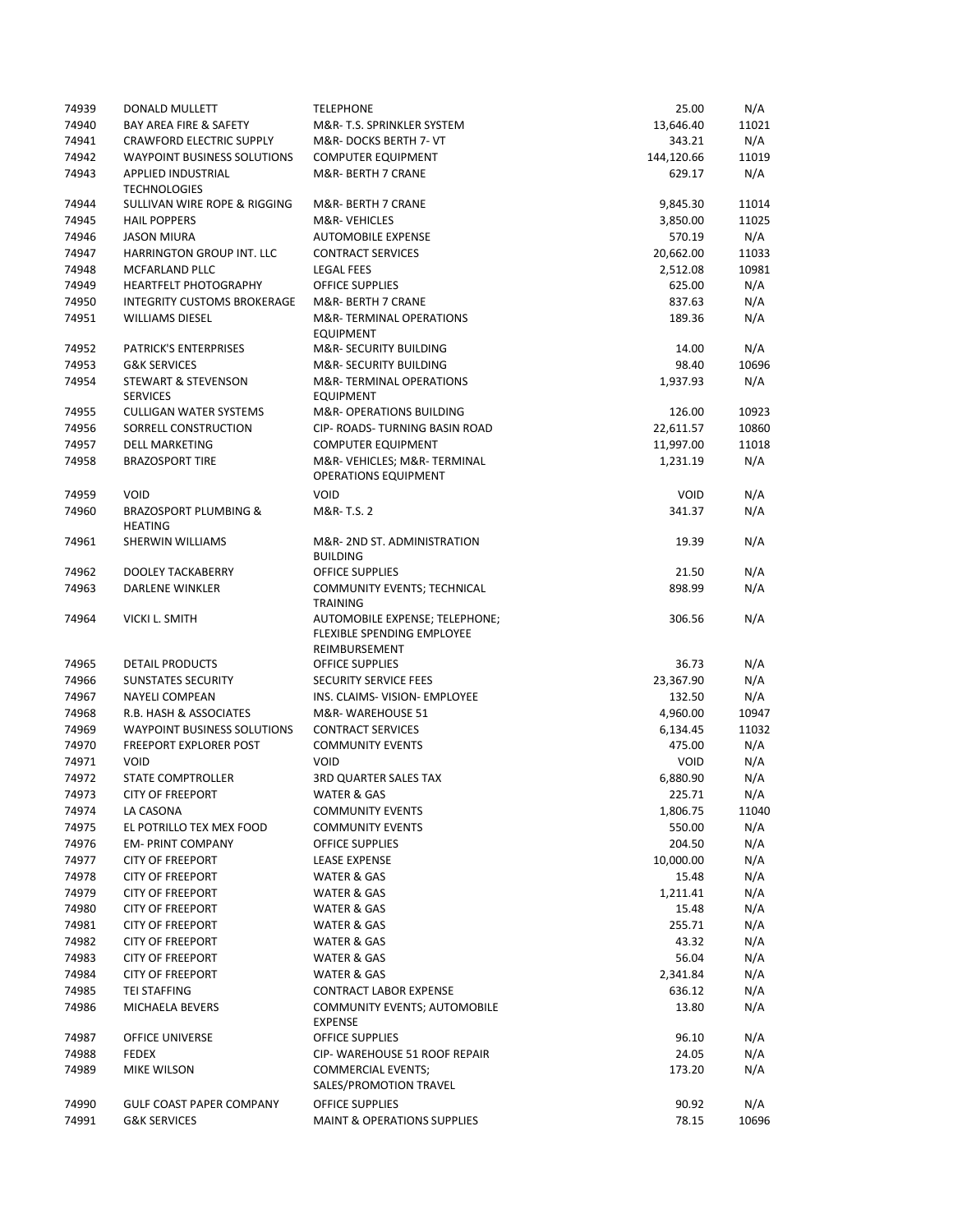| 74992          | BLUELINE SHOP & COPY CENTER                       | PROMOTIONAL ITEMS- COMMERCIAL;<br>PROMOTIONAL ITEMS- COMMUNITY;<br><b>COMMERCIAL EVENTS</b>                                                                                                                                                                                                                  | 255.27                | N/A        |
|----------------|---------------------------------------------------|--------------------------------------------------------------------------------------------------------------------------------------------------------------------------------------------------------------------------------------------------------------------------------------------------------------|-----------------------|------------|
| 74993          | STEINBERG & ASSOCIATES                            | <b>FREEPORT HARBOR CHANNEL</b><br><b>IMPROVEMENT PROJECT</b>                                                                                                                                                                                                                                                 | 8,940.00              | 10858      |
| 74994          | <b>BRAZOSPORT TIRE</b>                            | M&R-TERMINAL OPERATIONS<br><b>EQUIPMENT</b>                                                                                                                                                                                                                                                                  | 795.16                | N/A        |
| 74995          | SAAB TECHNOLOGIES                                 | M&R- OFFICE EQUIPMENT                                                                                                                                                                                                                                                                                        | 1,447.04              | N/A        |
| 74996          | UNION PACIFIC RAILROAD                            | <b>LEASE EXPENSE</b>                                                                                                                                                                                                                                                                                         | 22,360.00             | N/A        |
| 74997          | UNUM LIFE INSURANCE                               | <b>GROUP HEALTH &amp; RELATED BENEFITS</b>                                                                                                                                                                                                                                                                   | 794.85                | N/A        |
| 74998          | <b>SHRED IT HOUSTON</b>                           | <b>OFFICE SUPPLIES</b>                                                                                                                                                                                                                                                                                       | 125.59                | N/A        |
| 74999          | <b>MINER HOUSTON</b>                              | M&R-T.S. 2                                                                                                                                                                                                                                                                                                   | 2,065.00              | 10862      |
| 75000          | AT&T                                              | <b>TELEPHONE</b>                                                                                                                                                                                                                                                                                             | 102.42                | N/A        |
| 75001          | IFM EFECTOR, INC.                                 | M&R- BERTH 7 CRANE                                                                                                                                                                                                                                                                                           | 1,872.88              | N/A        |
| 75002          | <b>COMCAST</b>                                    | <b>CONTRACT SERVICES</b>                                                                                                                                                                                                                                                                                     | 214.02                | N/A        |
| 75003          | <b>COMCAST</b>                                    | <b>CONTRACT SERVICES</b>                                                                                                                                                                                                                                                                                     | 149.42                | N/A        |
| 75004          | AT&T                                              | <b>TELEPHONE</b>                                                                                                                                                                                                                                                                                             | 475.19                | N/A        |
| 75005          | THE LINCOLN NATIONAL LIFE                         | <b>GROUP HEALTH &amp; RELATED BENEFITS</b>                                                                                                                                                                                                                                                                   | 664.95                | N/A        |
| 75006          | <b>BEN WESTERLIN</b>                              | <b>FLEXIBLE SPENDING EMPLOYEE</b><br>REIMBURSEMENT                                                                                                                                                                                                                                                           | 722.00                | N/A        |
| 75007          | <b>QUILL CORPORATION</b>                          | <b>OFFICE SUPPLIES</b>                                                                                                                                                                                                                                                                                       | 422.44                | N/A        |
| 75008          | SUN LIFE HEALTH INSURANCE                         | <b>GROUP HEALTH &amp; RELATED BENEFITS</b>                                                                                                                                                                                                                                                                   | 1,110.67              | N/A        |
| 75009          | AT&T                                              | <b>TELEPHONE</b>                                                                                                                                                                                                                                                                                             | 465.04                | N/A        |
| 75010          | VICKI L. SMITH                                    | <b>EMPLOYMENT RELATED EXPENSE</b>                                                                                                                                                                                                                                                                            | 43.10                 | N/A        |
| 75011          | <b>DETAIL PRODUCTS</b>                            | COMMERCIAL EVENTS; OFFICE SUPPLIES                                                                                                                                                                                                                                                                           | 774.35                | N/A        |
| 75012          | <b>JOC GROUP</b>                                  | <b>ADVERTISING- FTZ</b><br><b>VOID</b>                                                                                                                                                                                                                                                                       | 1,850.00              | 10991      |
| 75013<br>75014 | <b>VOID</b><br><b>MOTOROLA SOLUTIONS</b>          | <b>FURNITURE &amp; EQUIPMENT PURCHASE</b><br>$<$ \$5,000.00                                                                                                                                                                                                                                                  | <b>VOID</b><br>476.00 | N/A<br>N/A |
| 75015          | AT&T                                              | <b>TELEPHONE</b>                                                                                                                                                                                                                                                                                             | 284.50                | N/A        |
| 75016          | AIRGAS USA                                        | <b>MAINT &amp; OPERATIONS SUPPLIES</b>                                                                                                                                                                                                                                                                       | 50.68                 | N/A        |
| 75017          | <b>WELLS FARGO</b>                                | <b>EMPLOYMENT RELATED EXPENSE;</b><br>SALES/PROMOTION TRAVEL;<br>GOVERNMENTAL RELATIONS; TECHNICAL<br>TRAINING; AUTOMOBILE EXPENSE;<br>OFFICE SUPPLIES; COMMUNITY EVENTS;<br>SUBSCRIPTIONS; MAINT & OPERATIONS<br>SUPPLIES; M&R-VEHICLES M&R-<br>SECURITY BUILDING; M&R-TERMINAL<br><b>FACILITIES- OTHER</b> | 10,551.19             | N/A        |
| 75018          | <b>JEFF STRADER</b>                               | <b>TELEPHONE</b>                                                                                                                                                                                                                                                                                             | 136.75                | N/A        |
| 75019          | <b>CANON SOLUTIONS AMERICA</b>                    | M&R- OFFICE EQUIPMENT                                                                                                                                                                                                                                                                                        | 225.80                | N/A        |
| 75020          | PITNEY BOWES POSTAGE                              | POSTAGE & FREIGHT                                                                                                                                                                                                                                                                                            | 270.00                | N/A        |
| 75021          | PITNEY BOWES POSTAGE                              | POSTAGE & FREIGHT                                                                                                                                                                                                                                                                                            | 520.97                | N/A        |
| 75022          | ABB INC. MARINE & PORTS                           | M&R- BERTH 7 CRANE                                                                                                                                                                                                                                                                                           | 3,960.00              | 10962      |
| 75023<br>75024 | <b>BRANDON ROBERTSON</b><br><b>DONALD MULLETT</b> | AUTOMOBILE EXPENSE; TELEPHONE<br>M&R-TERMINAL OPERATIONS<br><b>EQUIPMENT</b>                                                                                                                                                                                                                                 | 104.90<br>158.65      | N/A<br>N/A |
| 75025          | MIMECAST NORTH AMERICA                            | <b>CONTRACT SERVICES</b>                                                                                                                                                                                                                                                                                     | 155.75                | N/A        |
| 75026          | <b>ADHERE CREATIVE</b>                            | AD DEVELOPMENT SERVICES                                                                                                                                                                                                                                                                                      | 4,680.20              | 10931      |
| 75027          | <b>GLOMAR INTERNATIONAL</b>                       | M&R- BERTH 7 CRANE                                                                                                                                                                                                                                                                                           | 922.25                | N/A        |
| 75028          | SULLIVAN WIRE ROPE & RIGGING                      | M&R- BERTH 7 CRANE                                                                                                                                                                                                                                                                                           | 9,460.30              | 11014      |
| 75029          | RICO ELEVATORS                                    | M&R- BERTH 7 CRANE                                                                                                                                                                                                                                                                                           | 3,040.00              | 11004      |
| 75030          | <b>TEXAS A&amp;M TRANSPORTATION</b>               | <b>CONSULTANT FEES- OTHER</b>                                                                                                                                                                                                                                                                                | 24,350.00             | 11005      |
| 75031          | TEI STAFFING                                      | <b>CONTRACT LABOR EXPENSE</b>                                                                                                                                                                                                                                                                                | 636.12                | N/A        |
| 75032          | <b>FEDEX</b>                                      | CIP- T.S. 2 DEMOLITION PROJECT                                                                                                                                                                                                                                                                               | 6.05                  | N/A        |
| 75033          | PC CARE                                           | <b>CONTRACT SERVICES</b>                                                                                                                                                                                                                                                                                     | 339.90                | N/A        |
| 75034          | <b>PATRICK'S ENTERPRISES</b>                      | M&R- OTHER LEASED FACILITIES                                                                                                                                                                                                                                                                                 | 70.00                 | N/A        |
| 75035          | <b>G&amp;K SERVICES</b>                           | <b>MAINT &amp; OPERATIONS SUPPLIES</b>                                                                                                                                                                                                                                                                       | 78.15                 | 10696      |
| 75036          | <b>CULLIGAN WATER SYSTEMS</b>                     | M&R-419 E. BROAD STREET                                                                                                                                                                                                                                                                                      | 70.00                 | N/A        |
| 75037          | <b>BRIGGS EQUIPMENT</b>                           | M&R-TERMINAL OPERATIONS<br><b>EQUIPMENT</b>                                                                                                                                                                                                                                                                  | 917.23                | N/A        |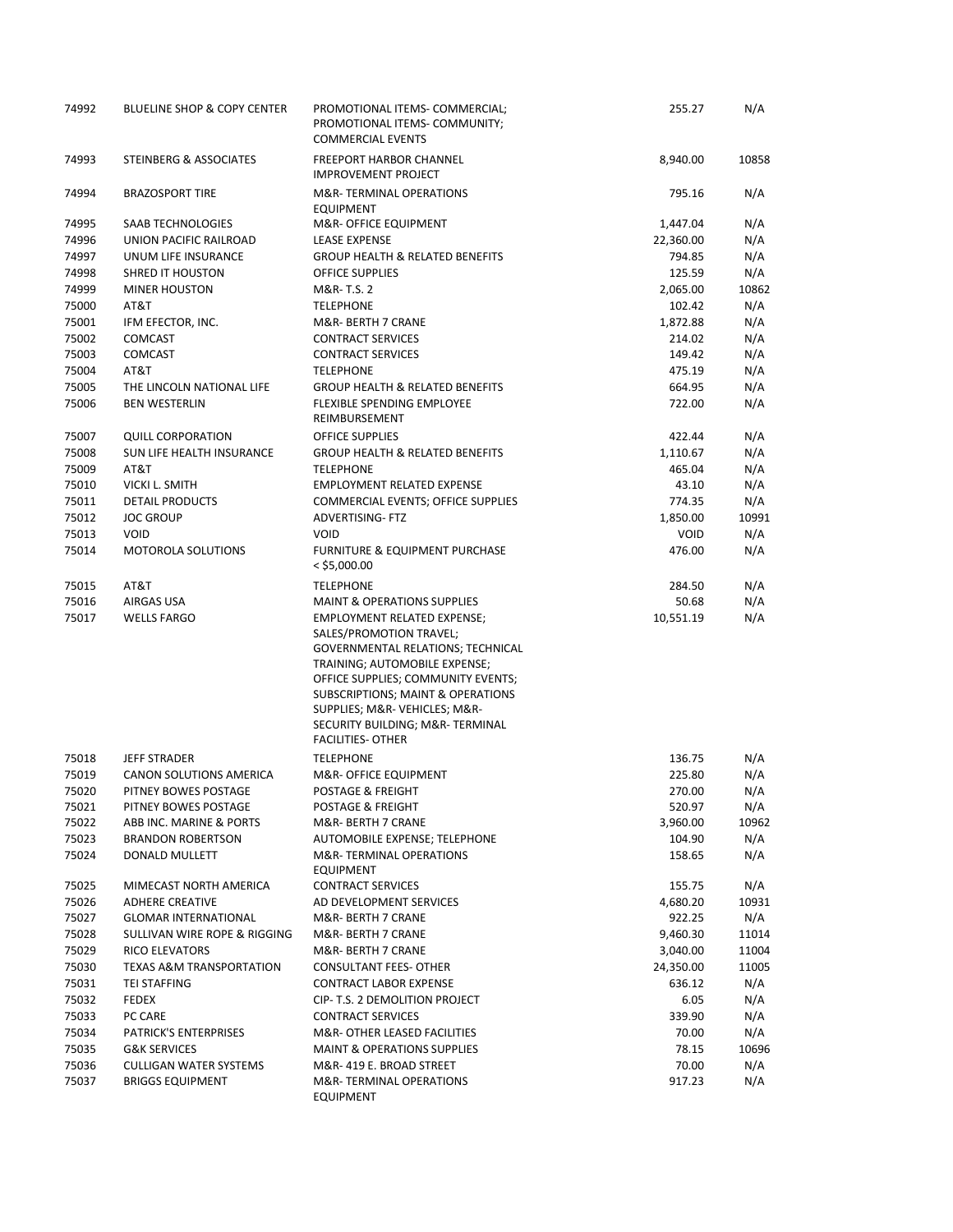| 75038          | ANGLETON CHAMBER OF<br><b>COMMERCE</b>                | <b>COMMUNITY EVENTS</b>                                                                          | 25.00                  | N/A             |
|----------------|-------------------------------------------------------|--------------------------------------------------------------------------------------------------|------------------------|-----------------|
| 75039          | <b>BRAZORIA COUNTY SEPTIC</b><br><b>SERVICES</b>      | <b>CONTRACT SERVICES</b>                                                                         | 1,253.00               | N/A             |
| 75040          | <b>BRAZOSPORT PLUMBING &amp;</b><br><b>HEATING</b>    | M&R-DOCKS-BERTH 7- VT                                                                            | 489.27                 | N/A             |
| 75041          | <b>READY REFRESH</b>                                  | <b>OFFICE SUPPLIES</b>                                                                           | 159.52                 | N/A             |
| 75042          | <b>ART'S SIGN SERVICE</b>                             | M&R-TERMINAL FACILITIES- OTHER                                                                   | 1,300.00               | 11031           |
| 75043          | BRAZOSPORT AREA CHAMBER OF<br><b>COMMERCE</b>         | COMMUNITY EVENTS; COMMUNITY<br><b>EVENTS- COMMISSIONER</b>                                       | 520.00                 | N/A             |
| 75044          | ABC, INC.                                             | <b>COMMUNITY EVENTS</b>                                                                          | 500.00                 | N/A             |
| 75045          | THE BULLETIN                                          | ADVERTISING- COMMUNITY                                                                           | 595.00                 | N/A             |
| 75046          | <b>IFM EFECTOR</b>                                    | M&R- BERTH 7 CRANE                                                                               | 628.80                 | N/A             |
| 75047          | <b>MARVIN HOOSER</b>                                  | INS. CLAIMS- VISION- EMPLOYEE                                                                    | 40.00                  | N/A             |
| 75048          | DANIEL'S RENTAL STORAGE                               | M&R-TERMINAL OPERATIONS<br><b>EQUIPMENT</b>                                                      | 115.18                 | N/A             |
| 75049          | <b>GRAINGER</b>                                       | M&R- BERTH 7 CRANE                                                                               | 227.95                 | N/A             |
| 75050          | <b>INTEGRATED ARCHITECTURE &amp;</b><br><b>DESIGN</b> | CIP- NEW ADMINISTRATION BUILDING                                                                 | 2,747.10               | 10605           |
| 75051          | AT&T                                                  | <b>TELEPHONE</b>                                                                                 | 282.40                 | N/A             |
| 75052          | DETAIL PRODUCTS                                       | PROMOTIONAL ITEMS- COMMERCIAL;<br>PROMOTIONAL ITEMS- COMMUNITY                                   | 870.00                 | N/A             |
| 75053          | AAA ASPHALT PAVING                                    | CIP- PARCEL 25 ASPHALT PAVING<br>PROJECT                                                         | 141,946.46             | 10826           |
| 75054          | PBK, INC.                                             | CIP- M&R WAREHOUSE 51 ROOF REPAIR                                                                | 999.00                 | N/A             |
| 75055          | <b>BLUECROSS BLUESHIELD OF</b><br><b>TEXAS</b>        | <b>GROUP HEALTH &amp; RELATED BENEFITS</b>                                                       | 35,238.27              | N/A             |
| 75056          | <b>MAURO &amp; CORDOBA</b>                            | <b>LEGAL FEES</b>                                                                                | 2,726.50               | N/A             |
| 75057          | <b>MAURO &amp; CORDOBA</b>                            | <b>LEGAL FEES</b>                                                                                | 1,374.50               | N/A             |
| 75058          | MAURO & CORDOBA                                       | <b>LEGAL FEES</b>                                                                                | 67.50                  | N/A             |
| 75059          | <b>MAURO &amp; CORDOBA</b>                            | <b>LEGAL FEES</b>                                                                                | 147.50                 | N/A             |
| 75060          | <b>MAURO &amp; CORDOBA</b>                            | <b>LEGAL FEES</b>                                                                                | 1,913.50               | N/A             |
| 75061          | <b>MAURO &amp; CORDOBA</b>                            | <b>LEGAL FEES</b>                                                                                | 585.00                 | N/A             |
| 75062          | <b>MAURO &amp; CORDOBA</b>                            | <b>LEGAL FEES</b>                                                                                | 741.00                 | N/A             |
| 75063          | <b>MAURO &amp; CORDOBA</b>                            | <b>LEGAL FEES</b>                                                                                | 315.00                 | N/A             |
| 75064<br>75065 | <b>MAURO &amp; CORDOBA</b><br>PROTECTION 1 SECURITY   | <b>LEGAL FEES</b><br><b>BADGE SUPPLIES</b>                                                       | 262.50<br>854.00       | N/A<br>N/A      |
|                | SOLUTIONS                                             |                                                                                                  |                        |                 |
| 75066          | <b>SUNSTATES SECURITY</b>                             | <b>SECURITY SERVICE FEES</b>                                                                     | 23,343.89              | N/A             |
| 75067<br>75068 | <b>FAMILY FITNESS</b><br><b>G2 PARTNERS</b>           | <b>GROUP WELLNESS</b><br><b>COMPUTER SOFTWARE</b>                                                | 91.92                  | N/A<br>10864    |
| 75069          | <b>STERLING STRUCTURES</b>                            | CIP- NEW ADMINISTRATION BUILDING                                                                 | 2,769.38<br>175,778.97 | 10837           |
| 75070          | <b>AGUIRRE &amp; FIELDS</b>                           | <b>CONSULTANT FEES- OTHER</b>                                                                    | 14,377.50              | 10901           |
| 75071          | K.R. ADAMS                                            | <b>CONSULTANT FEES- OTHER</b>                                                                    | 500.00                 | 10897           |
| 75072          | <b>CRAWFORD ELECTRIC SUPPLY</b>                       | M&R- GATE 4; MAINT & OPERATIONS<br><b>SUPPLIES</b>                                               | 323.27                 | N/A             |
| 75073          | <b>GLOMAR INTERNATIONAL</b>                           | M&R- BERTH 7 CRANE                                                                               | 2,611.95               | N/A             |
| 75074          | <b>BREAKBULK US OPCO</b>                              | <b>ADVERTISING- INDUSTRY</b>                                                                     | 3,500.00               | 11008           |
| 75075          | <b>WAYPOINT BUSINESS SOLUTIONS</b>                    | OFFICE SUPPLIES                                                                                  | 185.79                 | N/A             |
| 75076          | CALLIE COLSTON                                        | <b>GOVERNMENTAL RELATIONS-</b><br><b>COMMISSIONER</b>                                            | 54.75                  | N/A             |
| 75077          | <b>JASON MIURA</b>                                    | SALES/PROMOTION TRAVEL                                                                           | 614.10                 | N/A             |
| 75078          | SOFT RESOURCES, LLC                                   | <b>COMPUTER SOFTWARE</b>                                                                         | 25,000.00              | 11051           |
| 75079          | <b>VELASCO DRAINAGE DISTRICT</b>                      | CIP- DOCKS VELASCO TERMINAL; BERTH<br>2 FLOODWALL MODIFICATION PROJECT                           | 8,952.50               | N/A             |
| 75080          | <b>MOFFATT &amp; NICHOL</b>                           | CIP-DOCKS-VELASCO TERMINAL                                                                       | 167,064.56             | 10725           |
| 75081          | LJA ENGINEERING                                       | CIP-DOCKS-VELASCO TERMINAL                                                                       | 38,337.75              | 10615           |
| 75082          | PARADIGM CONSULTANTS                                  | CIP- PARCEL 25 ASPHALT PAVING<br><b>PROJECT</b>                                                  | 5,886.50               | 10842           |
| 75083          | HDR, INC.                                             | BERTH 2 FLOODWALL MODIFICATION<br>PROJECT; FREEPORT HARBOR CHANNEL<br><b>IMPROVEMENT PROJECT</b> | 19,970.03              | 10853;<br>10933 |
| 51461          | RAVI K. SINGHANIA                                     | <b>COMMISSION FEES- NOVEMBER</b>                                                                 | 920.00                 | N/A             |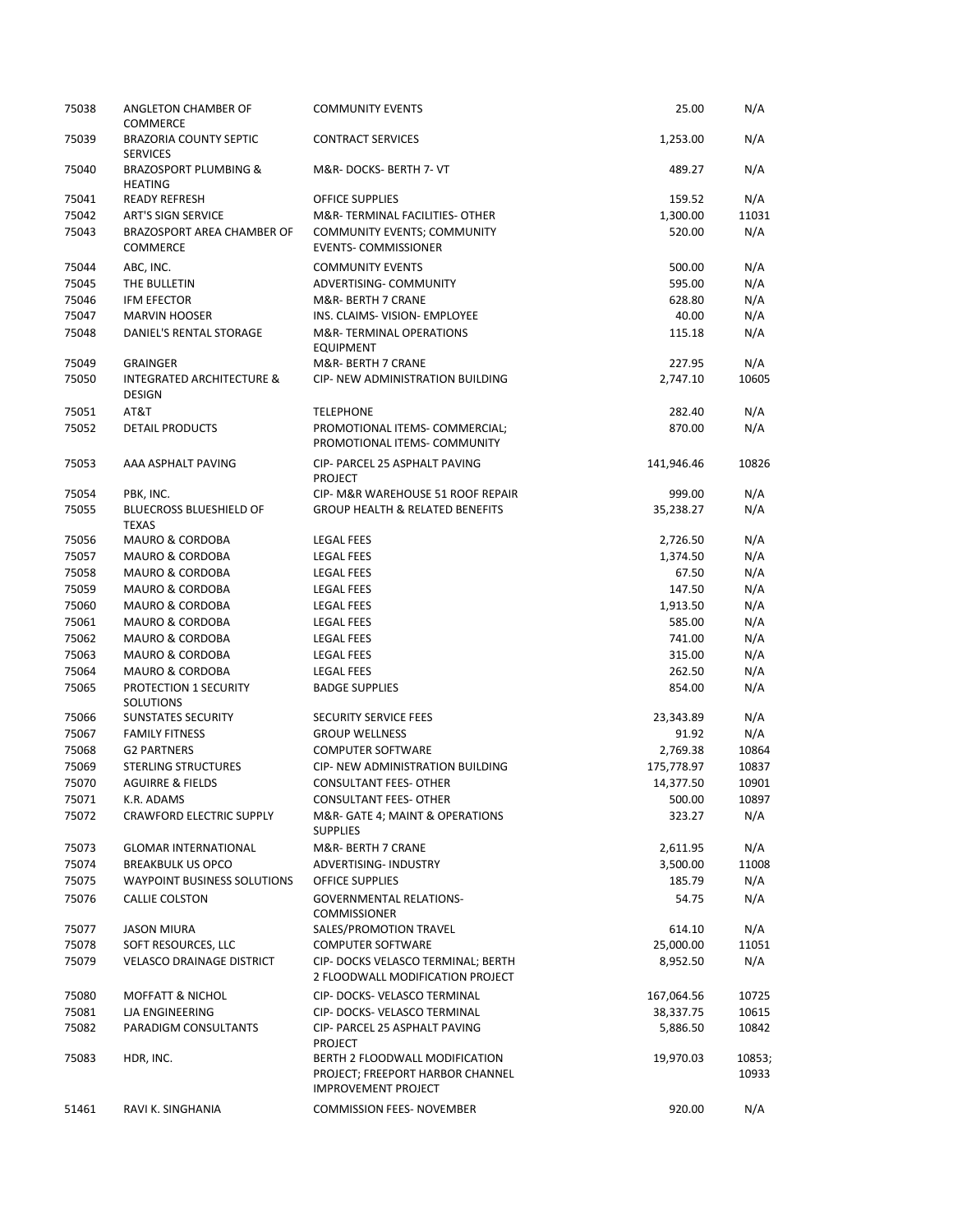| 51462 | BILL J. TERRY  | <b>COMMISSION FEES- NOVEMBER</b> | 865.00 | N/A |
|-------|----------------|----------------------------------|--------|-----|
| 51463 | PAUL A. KRESTA | <b>COMMISSION FEES- NOVEMBER</b> | 895.00 | N/A |
| 51464 | JOHN HOSS      | <b>COMMISSION FEES- NOVEMBER</b> | 865.00 | N/A |
| 51465 | SHANE PIRTLE   | <b>COMMISSION FEES- NOVEMBER</b> | 865.00 | N/A |
| 51466 | RUDY SANTOS    | <b>COMMISSION FEES- NOVEMBER</b> | 865.00 | N/A |

## PORT FREEPORT OPERATIONS ACCOUNT EXPENDITURES

|           |    |     |        | Purchase |
|-----------|----|-----|--------|----------|
| Check     |    |     |        | Order    |
| No.       | To | For | Amount | Number   |
| <b>NA</b> |    |     |        |          |

## PORT FREEPORT WIRE TRANSFERS

|              |                                                                                |                                                                     |                                                                               |                         | Purchase<br>Order      |
|--------------|--------------------------------------------------------------------------------|---------------------------------------------------------------------|-------------------------------------------------------------------------------|-------------------------|------------------------|
| No.          | To                                                                             | For                                                                 | Account                                                                       | Amount                  | Number                 |
| 5138<br>5139 | <b>TEXAS GULF BANK PORT</b><br>OPERATIONS ACCOUNT<br>TEXPOOL 2013A SERIES DEBT | TRANSFER FOR ACCOUNTS PAYABLE<br>TRANSFER TO 2013A SENIOR LIEN DEBT | <b>TEXPOOL</b><br>2015A<br><b>PROJECT</b><br><b>FUND</b><br><b>TEXAS GULF</b> | 56,178.12<br>232,255.00 | <b>NA</b><br><b>NA</b> |
|              | <b>SERVICE</b>                                                                 | <b>SERVICE FUND</b>                                                 | <b>BANK PORT</b><br><b>OPERATIONS</b><br><b>ACCOUNT</b>                       |                         |                        |
| 5140         | <b>TEXPOOL CAPITAL NOTE DEBT</b><br><b>SERVICE</b>                             | TRANSFER TO CAPITAL LEASE FOR DEBT<br><b>SERVICE</b>                | <b>TEXPOOL</b><br><b>PORT</b><br><b>OPERATIONS</b><br><b>ACCOUNT</b>          | 132,911.70              | NA                     |
| 5141         | TEXPOOL 2015A SERIES DEBT<br><b>SERVICE</b>                                    | TRANSFER TO 2015A SENIOR LIEN DEBT<br><b>SERVICE FUND</b>           | <b>TEXAS GULF</b><br><b>BANK PORT</b><br><b>OPERATIONS</b><br><b>ACCOUNT</b>  | 156,009.00              | <b>NA</b>              |
| 5142         | <b>TEXAS GULF BANK ACCOUNTS</b><br><b>PAYABLE</b>                              | <b>TRANSFER FOR ACCOUNTS PAYABLE</b>                                | <b>TEXAS GULF</b><br><b>BANK PORT</b><br><b>OPERATIONS</b><br><b>ACCOUNT</b>  | 397,975.05              | <b>NA</b>              |
| 5143         | <b>TEXAS GULF BANK PAYROLL</b><br><b>ACCOUNT</b>                               | TRANSFER FOR PAYROLL 10/15/15                                       | <b>TEXAS GULF</b><br><b>BANK PORT</b><br><b>OPERATIONS</b><br><b>ACCOUNT</b>  | 121,363.50              | <b>NA</b>              |
| 5144         | MASS MUTUAL RETIREMENT<br>SOLUTIONS                                            | TRANSFER OF EMPLOYEE RETIREMENT<br>PLAN LOAN PAYMENTS               | <b>TEXAS GULF</b><br><b>BANK</b><br><b>PAYROLL</b><br><b>ACCOUNT</b>          | 1,238.82                | ΝA                     |
| 5145         | <b>TEXAS GULF BANK ACCOUNTS</b><br><b>PAYABLE</b>                              | TRANSFER FOR ACCOUNTS PAYABLE                                       | <b>TEXAS GULF</b><br><b>BANK PORT</b><br><b>OPERATIONS</b><br><b>ACCOUNT</b>  | 81,780.74               | <b>NA</b>              |
| 5147         | <b>TEXAS GULF BANK ACCOUNTS</b><br>PAYABLE                                     | <b>TRANSFER FOR ACCOUNTS PAYABLE</b>                                | <b>TEXAS GULF</b><br><b>BANK PORT</b><br><b>OPERATIONS</b><br><b>ACCOUNT</b>  | 270,057.37              | <b>NA</b>              |
| 5148         | <b>TEXAS GULF BANK PAYROLL</b><br><b>ACCOUNT</b>                               | TRANSFER FOR PAYROLL 10/29/15                                       | <b>TEXAS GULF</b><br><b>BANK PORT</b><br><b>OPERATIONS</b><br><b>ACCOUNT</b>  | 119,934.70              | <b>NA</b>              |
| 5149         | <b>TEXAS GULF BANK ACCOUNTS</b><br>PAYABLE                                     | TRANSFER FOR ACCOUNTS PAYABLE                                       | <b>TEXAS GULF</b><br><b>BANK PORT</b><br><b>OPERATIONS</b><br><b>ACCOUNT</b>  | 164,300.00              | <b>NA</b>              |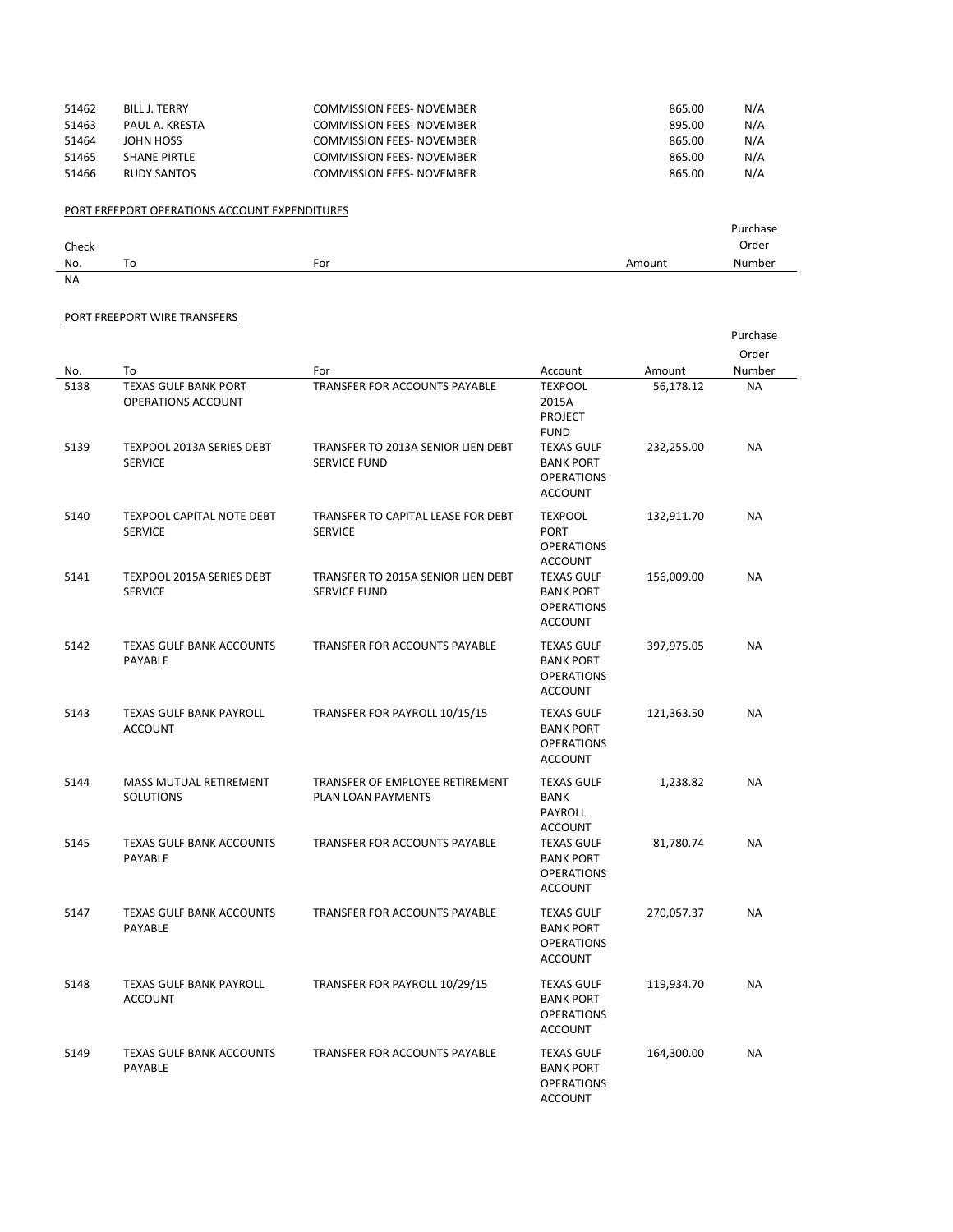| 5150             | <b>TEXAS GULF BANK ACCOUNTS</b><br>PAYABLE        | TRANSFER FOR ACCOUNTS PAYABLE                                | <b>TEXAS GULF</b><br><b>BANK PORT</b><br><b>OPERATIONS</b><br><b>ACCOUNT</b> | 240,211.34 | <b>NA</b> |
|------------------|---------------------------------------------------|--------------------------------------------------------------|------------------------------------------------------------------------------|------------|-----------|
| 5151             | <b>MASS MUTUAL RETIREMENT</b><br><b>SOLUTIONS</b> | TRANSFER OF EMPLOYEE 457 PLAN<br><b>CONTRIBUTION</b>         | <b>TEXAS GULF</b><br><b>BANK</b><br>PAYROLL<br><b>ACCOUNT</b>                | 16,029.17  | <b>NA</b> |
| 5152             | <b>MASS MUTUAL RETIREMENT</b><br><b>SOLUTIONS</b> | TRANSFER OF EMPLOYEE RETIREMENT<br><b>PLAN LOAN PAYMENTS</b> | <b>TEXAS GULF</b><br>BANK<br>PAYROLL<br><b>ACCOUNT</b>                       | 1,238.82   | <b>NA</b> |
|                  | PORT FREEPORT PAYROLL ACCOUNT EXPENDITURES        |                                                              |                                                                              |            |           |
|                  |                                                   |                                                              |                                                                              |            | Purchase  |
|                  |                                                   |                                                              |                                                                              |            | Order     |
| Description/Date |                                                   |                                                              |                                                                              | Amount     | Number    |
| ADP              | 10/1/2015                                         |                                                              |                                                                              | 102,940.40 | N/A       |
| ADP              | 10/15/2015                                        |                                                              |                                                                              | 114,759.59 | N/A       |
| ADP              | 10/29/2015                                        |                                                              |                                                                              | 113,251.22 | N/A       |

A motion was made by Commissioner Terry to approve the disbursements. The motion was seconded by Commissioner Kresta with all Commissioners present voting in favor of the motion.

- 7. Reports from Executive Staff:
	- A. Receive report from Executive Port Director/CEO on activities and matters related to administrative affairs. Port tenant updates, USCOE, rail issues, AAPA Committees, leases, contracts, upcoming Port and civic events and other related administrative affairs.

Mr. Carlson reminded the Board that BG Hill will be visiting the Port tomorrow morning and we will also be hosting a dinner for Hoegh next week in Houston to kick off the grand opening of their new facility. Hoegh will then host a ceremony the next day to mark the special occasion.

B. Receive report from Chief Financial Officer on monthly activity and matters related to financial results, investments, insurance, leases, real property matters and other related administrative affairs.

Mr. Strader gave brief financial update to the Board.

C. Receive report from Director of Engineering on activities and matters related to Freeport Harbor Federal Channel, capital projects and other projects, Hydrographic Report and other related facility engineering matters.

In addition to his report, Mr. Hull shared pictures of the progress at Parcel 19, Transit Shed 2 panels removal, Pete Schaff Boulevard repairs and the latest progress on the new administration building. He added that the 3 remaining panels will be lifted in place tomorrow.

D. Receive report from Director of Operations on activities and matters related to operations, vessel activity, tonnage and other related port operation matters.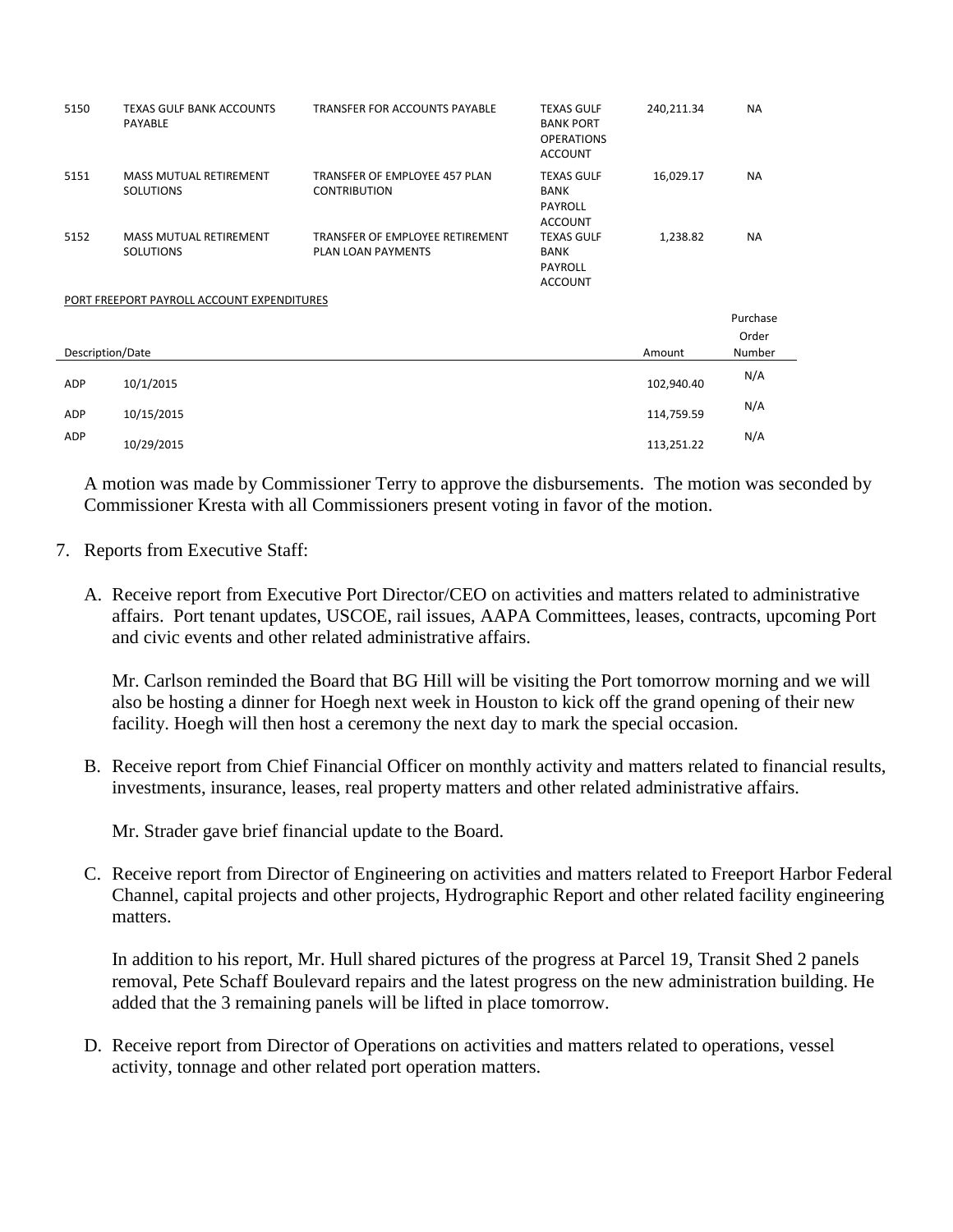Filling in for Mr. Durel, Jesse Hibbetts gave an update to the Board for the month of October stating that operations averaged 21 vessels for the month with 38 lay days. He also shared a graph of total tonnage by fiscal year dating back to 2008 showing the increase in volume of tons moving through the Port has grown over the years. Pictures were also shown of the vessel M/V Houston that brought in a regenerator weighing 400 tons and built in Japan. A heavy lift ship was brought in to lift the regenerator, swing it to a barge for Mammoet to transport up the Brazos River to another location. It was then be trucked the remaining way.

E. Receive report from Director of Protective Services on matters related to safety meetings/injury report, security meetings, EMS update and other related safety, security and environmental matters.

In addition to his report, Mr. Hogan updated the Board on issues with the security cameras because of a lightning strike. Repairs have been made by Protection One free of charge. He also reported on speeding issues through the Port and noticed the lack of speed limit signs so with the help of Operations, additional signs have been posted. He also introduced the new security technician, Jason Caywood who joined the team a couple weeks ago and has been a valuable asset.

F. Receive report from Director of Business & Economic Development on activities and matters related to industry meetings and Port presentations, Port events, and other related trade development or community relation matters.

Mr. Miura gave a brief recap of his written report submitted to the Board adding that the west site is on track for deployment end of January 2016 and noted he and Mr. Wilson will be traveling to New York/Virginia/New Jersey in December to meet with main line carriers.

G. Receive report Director of External/Governmental Affairs on activities ad matters related to federal, state and local governmental affairs, Port tenant updates, USCOE, rail issues, HGAC/TPC, Committees, upcoming Port and civic events and other related governmental affairs.

In addition to her report, Ms. Kile shared a picture of the signs that will be going up on Freeport's East End showing the Port's plans for that area.

8. Receive report from Commissioners on matters related to meetings and conferences attended, Port presentations and other related Port Commission matters.

Commissioners Santos & Hoss reported attending the Wilson Group tour earlier in the week. Commissioners Hoss & Pirtle also attended a Port of Houston security luncheon last week. Commissioners Kresta, Terry & Singhania reported attending the AAPA Annual Convention in Miami. Commissioner Singhania also reported attending a meeting with Dow and Freeport LNG.

## 9. Public Comment

There were no comments from the public.

10. Award of contract for the East End Properties Demolition Project.

Mr. Hull stated that bids were received from five contractors for this project with the low bidder being Grant McKay Demolition Co. out of Houston. Grant McKay met all the requirements of the specifications and it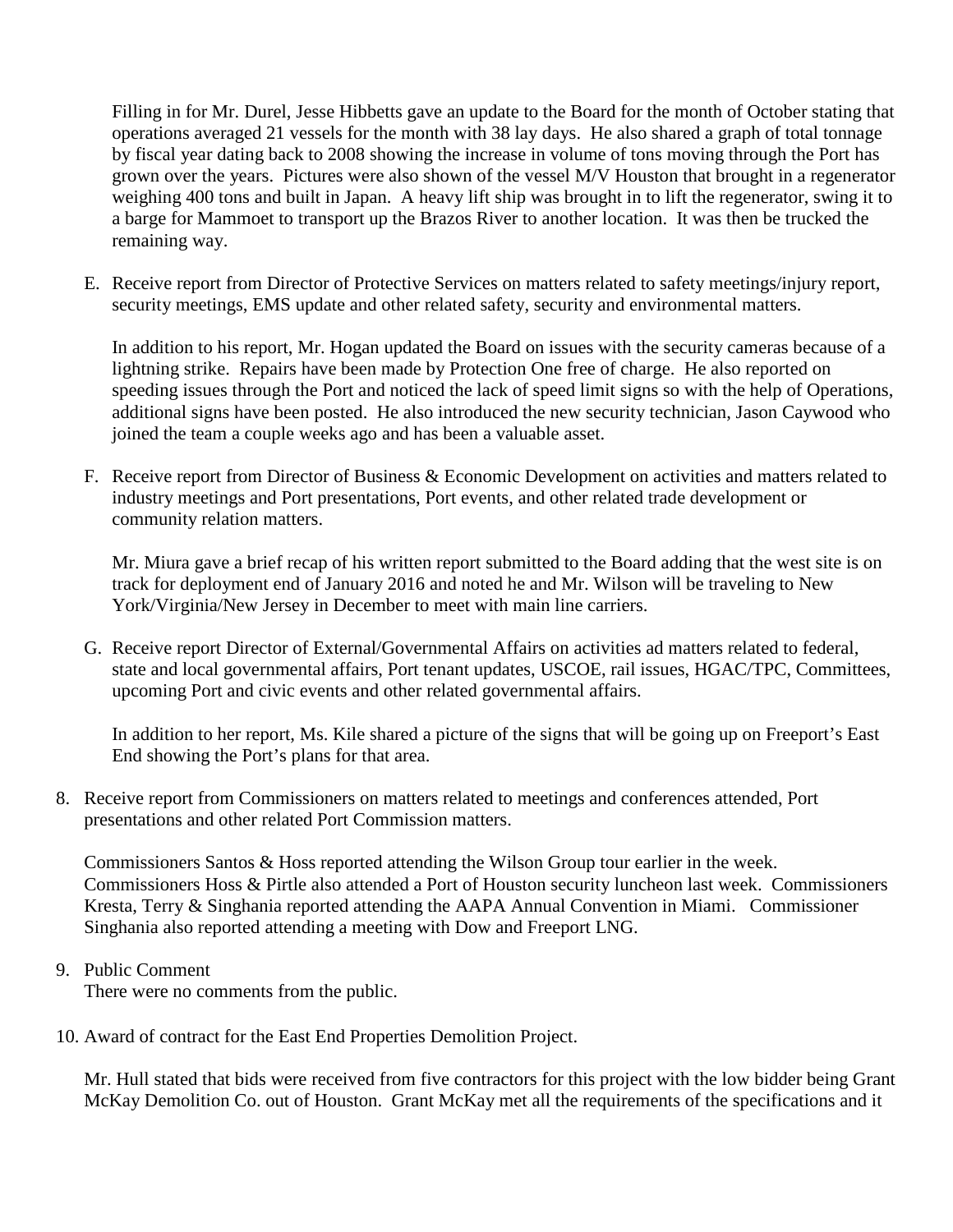is Mr. Hull's recommendation to move forward with this project and award the contract in the amount of \$35,173.00 for the demolition of 12 homes.

A motion was made by Commissioner Pirtle to approve the contract. The motion was seconded by Commissioner Terry with all Commissioners present voting in favor of the motion.

11. Award of contract for the East End Properties Asbestos Abatement.

Mr. Hull stated that six bids were received for the asbestos abatement for 9 of the 12 homes on the east end. Grant McKay Demolition Co. was the low bidder for this project and it is Mr. Hull's recommendation to award the contract to Grant McKay in the amount of \$34,100.

A motion was made by Commissioner Terry to approve the contract. The motion was seconded by Commissioner Pirtle with all Commissioners present voting in favor of the motion.

12. Approval of an Open Field Maintenance Contract.

Mr. Hibbetts stated three companies were contacted for quotes for this contract with two responding. Approximately 150 acres will need maintenance with 118 acres outside the Port and 30 acres inside the Port's fence line. Mr. Hibbetts is asking for a one year contract to see how this works out. It will allow current staff (David Lopez) to help in other areas of the Port and the maintenance shop. It currently takes David approximately 8 weeks to mow everything 4 times a year. Swisher & Swisher came in with a low quote of \$6,750/per cut at four cuts a year or \$27,000 annually. Mr. Hibbetts recommendation to accept this bid.

A motion was made by Commissioner Santos to approve the contract. The motion was seconded by Commissioner Hoss with all Commissioners present voting in favor of the motion.

13. Approval of Tenaris Global Services application for an Operator Agreement within Foreign-Trade Zone No. 149.

Ms. Stephens stated that Tenaris has asked to activate their site that they currently lease from us to benefit from the FTZ program since their site in Bay City is already an active foreign trade zone. It is Ms. Stephens recommendation to approved the Operator Agreement.

A motion was made by Commissioner Terry to approve the agreement. The motion was seconded by Commissioner Hoss with all Commissioners present voting in favor of the motion.

14. Approval of a Resolution authorizing CEO, or his designee, to file application with Foreign-Trade Zone Board and Foreign-Trade Zone No. 149 Operator Agreement with Geokinetics.

Ms. Stephens stated that Geokinetics sent a request to file an application with the FTZ Board to get designation for their site in Stafford which is in Fort Bend County. This application would be for a usage driven site where they can store their oil filled equipment. The resolution is for approval to file that application. She further stated that Geokinetics is also ready to sign an operator agreement with the Port and then pursue activation with Customs of this site to be able to benefit from the FTZ program. Ms. Stephens recommends approval of the resolution and operator agreement.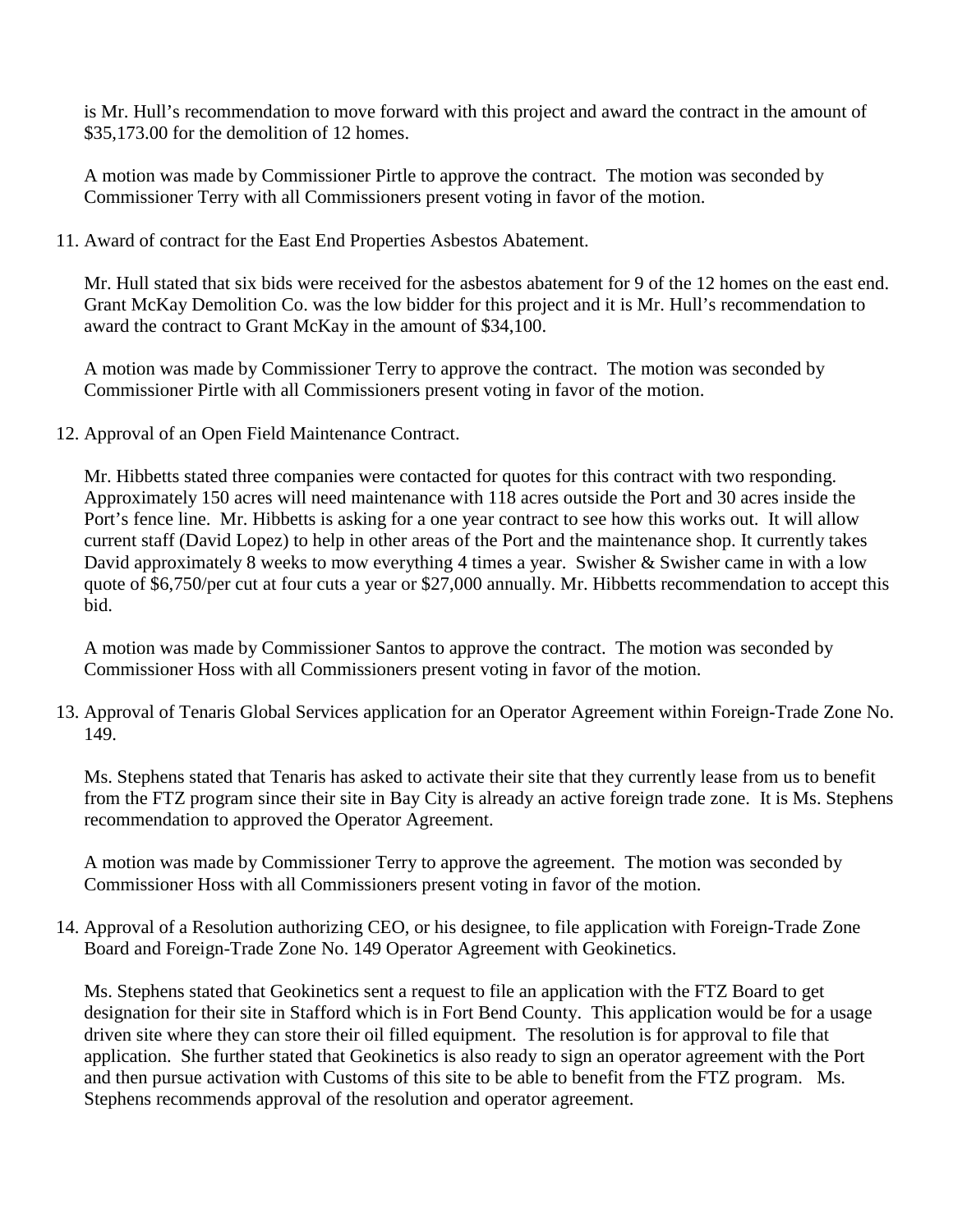A motion was made by Commissioner Kresta to approve the resolution and agreement. The motion was seconded by Commissioner Hoss with all Commissioners present voting in favor of the motion.

15. Approval of a contract for Port Freeport employee health and dental plan insurance.

Ms. Campus stated that the employee insurance is set to renew January  $1<sup>st</sup>$ . A meeting was held with the Finance Committee and it is their recommendation today to approve the BlueCross BlueShield renewal which is a 5% increase in premium over the previous year. She added that additional research will be done on the dental and come back with a recommendation for that portion at the December  $3<sup>rd</sup>$  meeting.

A motion was made by Commissioner Terry to approve the employee health insurance. The motion was seconded by Commissioner Santos with all Commissioners present voting in favor of the motion.

16. Adoption of a Resolution authorizing a contribution to the Port Freeport Retirement Plan.

Ms. Campus stated that this is the annual contribution to the Port Freeport profit sharing retirement plan account. Traditionally, this account is funded in January and have contributed 6% of the employee's base wages. A 6% contribution was budgeted and Ms. Campus is now asking for approval.

A motion was made by Commissioner Terry to approve the contribution. The motion was seconded by Commissioner Hoss with all Commissioners present voting in favor of the motion.

17. Approval of maintenance for the FM 1495 to Gate 14 truck route.

This item was tabled.

18. Approval of a revised Port Freeport travel policy.

This item was tabled.

19. Approval of a sponsorship for the Houston Gateway to the Americas Conference.

Mr. Carlson stated that this conference highlights the Houston region as a gateway into the Caribbean and Central America with a 3-day expo and also ties into the trip to Panama in January. There are four sponsorship levels for this conference and he is recommending the bronze level at \$5,000 with Business Development covering the cost. Commissioner Pirtle mentioned that the Highway 36A Coalition is contributing a \$10,000 sponsorship which will give all members of the coalition open access to this conference.

A motion was made by Commissioner Hoss to approve a \$5,000 bronze sponsorship for the conference. The motion was seconded by Commissioner Pirtle with all Commissioners present voting in favor of the motion.

- 20. EXECUTIVE SESSION in accordance with Subchapter D of the Open Meetings Act, Texas Government Code Section 551.001, et. seq., to review and consider the following:
	- A. Under authority of Section 551.074 for discussion regarding Personnel Matters: